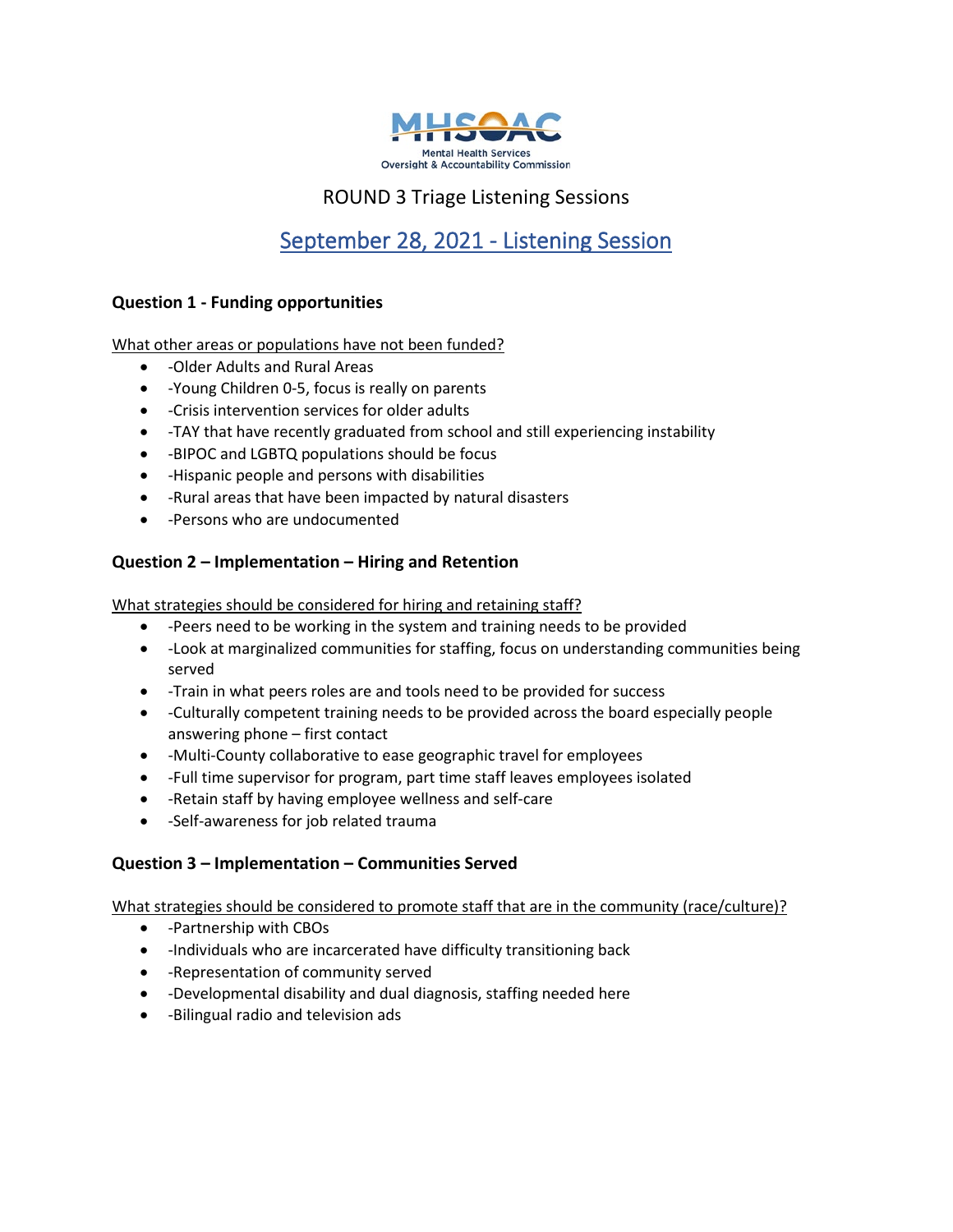### **Question 4 – Access Points to be considered**

Crisis intervention service locations to be considered

- -Police departments to collaborate with Behavioral Health Departments and Mental Health
- -Police have no use for medical emergencies which is what a mental health crisis is, Fire Dept to collaborate is better
- -Religious centers and not Law Enforcement involvement, some non-profits do not want law enforcement involved (CPEHN)
- -Wellness recovery centers

### **Question 5 – Key components of crisis continuum**

What are the most effective crisis intervention components?

- -More peer respite centers need funding
- -Interchangeable positions, work in center and in community
- -Sending people far away for services is ineffective
- -Keeping people out of hospital as it can further traumatize sometimes
- -Decriminalize mental health crisis, don't involve law enforcement
- -Keep services on a small local level, within the community, this ensures coverage in neighborhoods

### Participant questions:

-Will you have specific services for people with disabilities? -Will funds be available for Peer Respite Centers? -Call center and children in foster care line – will there be collaboration, by region possibly? -If triage is for personnel, how can it help with the new 988 call system? -Will there be multiple RFAs like last time?

## November 4, 2021 – Quarterly Triage Collaboration Meeting

## **Does your county provide services for children 0-5?**

What factors should be considered when providing these services?

-Humboldt has program, key is getting in very early into treatment

-Sacramento has program, targeting foster care and probation youth is key. MH crisis services and Supportive Parenting are different, levels of crisis is critical to assess.

-CAHELP has services for 0-5. Working with preschools, 3-5 age group, clinicians are involved and have specialty working with children in general (parent-child interaction therapy) -Humboldt – has 0-8 collaborative, child parent psychotherapy training, prevention is key

## **Does your county provide services for older adults?**

What are special considerations when providing these crisis services?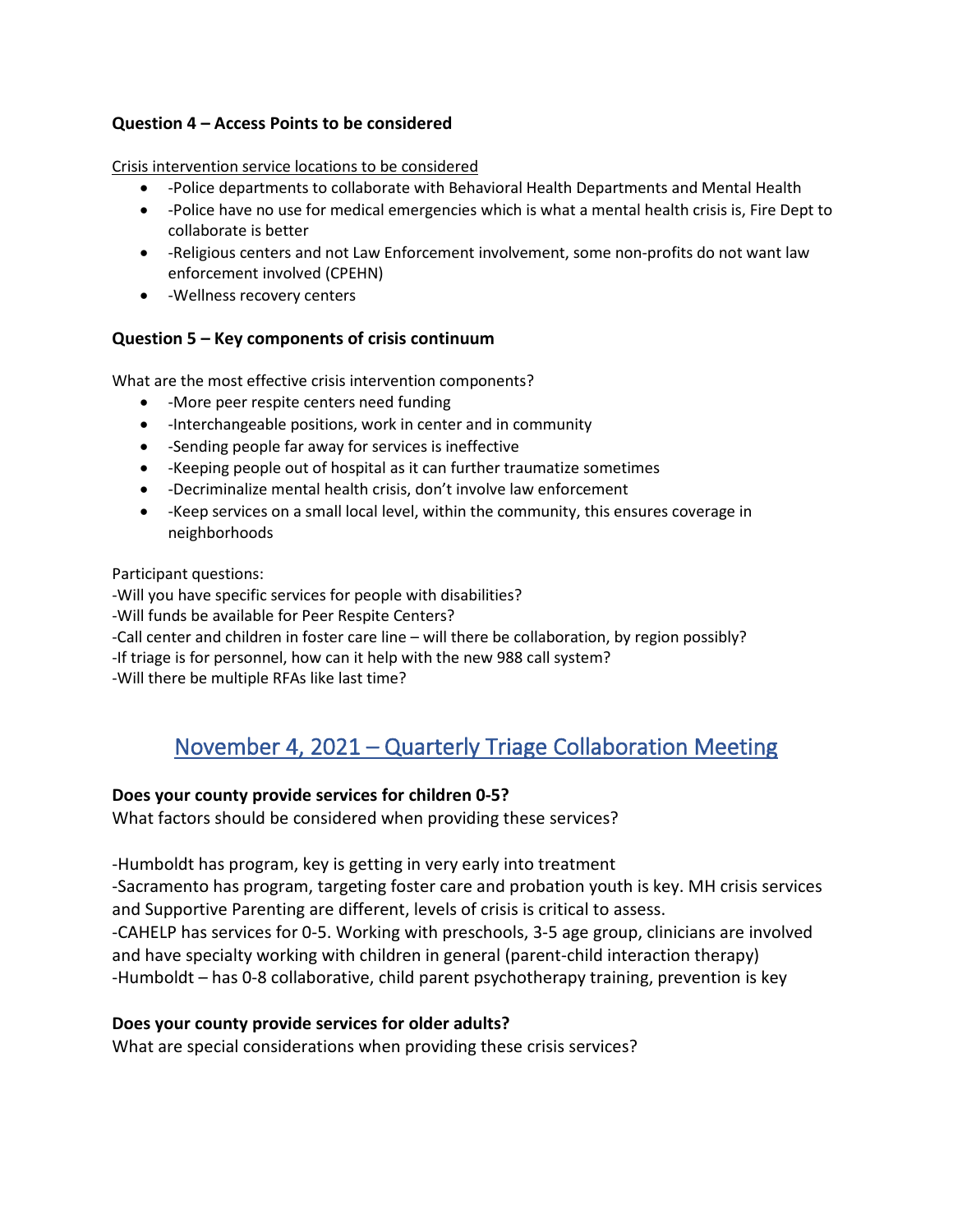-Humboldt – yes, people who've never had services - importance is understanding age related decline like dementia, elder abuse also

## **Which diversion services are available to provide brief support other than emergency dept?**

-Sacramento – Respite program developed for everyone to help avoid hospitalization, crisis residential for higher level of care that is required 24/7 care

-Humboldt – Has 'Same day services' people can provide de-escalation and wrap around services to avoid hospitalization, has co-response with law enforcement, 4 days a week coverage currently

-Sacramento – MH urgent care clinic, anyone can drop in, pre-service to hospitalization to avoid emergency room visit, partner with law enforcement to bring clinician along to avoid hospitalization

-Melissa – Full-service partnership is utilized; more funding is needed as they help with diversion

## **Is there adequate capacity or is there need for more space in the diversion programs?**

-Christina – Staffing is issue, not necessarily the infrastructure to provide diversion, having beds available is a need but staff is needed to manage beds

-Brock - Tuolumne same issue as above, staffing is issue

-Stanislaus – shortage of placement options, transitional placement, beds, and staffing issues

# **November 10, 2021 - CLCC Meeting**

Committee members provided feedback on the following discussion questions:

- 1. What should be considered when crafting the Request for Application to ensure that ethnically diverse populations are appropriately served by mental health crisis programs?
	- No feedback was given.
- 2. What are the crisis mental health needs of children 0-5 and how could they be more effectively served by crisis intervention teams?
	- Include non-traditional family liaisons, Promotores, and cultural ambassadors for racial and ethnic groups.
	- First 5 has good models around cultural communities and linguistic competency. Having a community-defined workforce is effective in bringing about additional mental health services particularly around crisis intervention and triage.
	- DCFS home-based services focusing on early intervention and support the family.